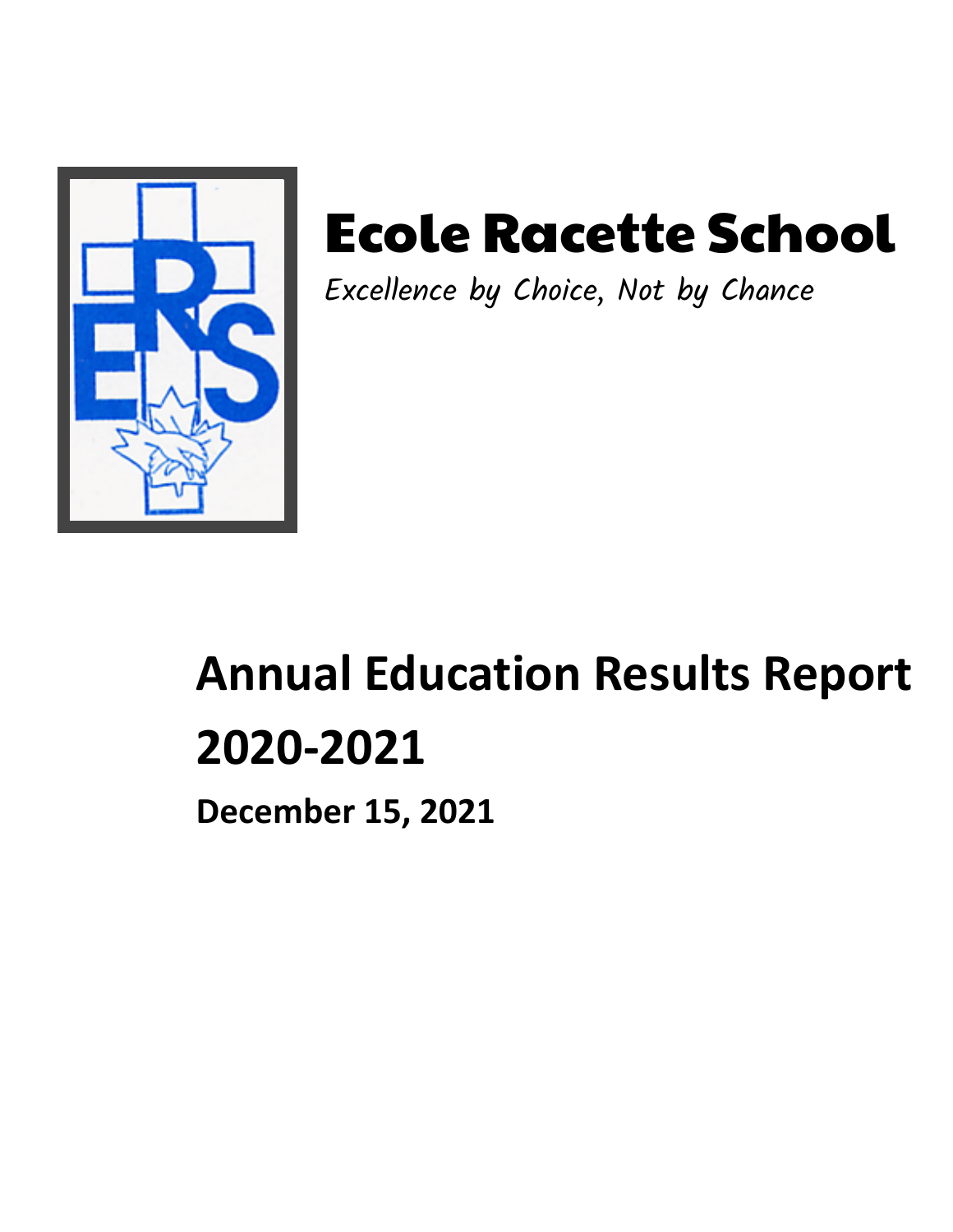

# **TABLE OF CONTENTS**

| <b>Accountability Statement</b>                                                                                                         | 3  |
|-----------------------------------------------------------------------------------------------------------------------------------------|----|
| Mission Statement, Motto, SPERD Vision, SPERD Values, and SPERD Goals                                                                   | 3  |
| Contextual Information and Stakeholder Engagement                                                                                       | 4  |
| Goal One: Ecole Racette School students are successful.                                                                                 | 5. |
| Goal Two: First Nations, Métis, and Inuit students attending Ecole Racette School are successful.                                       | 9  |
| Goal Three: Ecole Racette School has excellent teachers, school leaders, and school authority<br>leaders.                               | 10 |
| Goal Four: Ecole Racette School governance and management is based on continuous<br>improvement and responsive to diverse stakeholders. | 12 |
| <b>Goal Five: Wellness</b>                                                                                                              | 13 |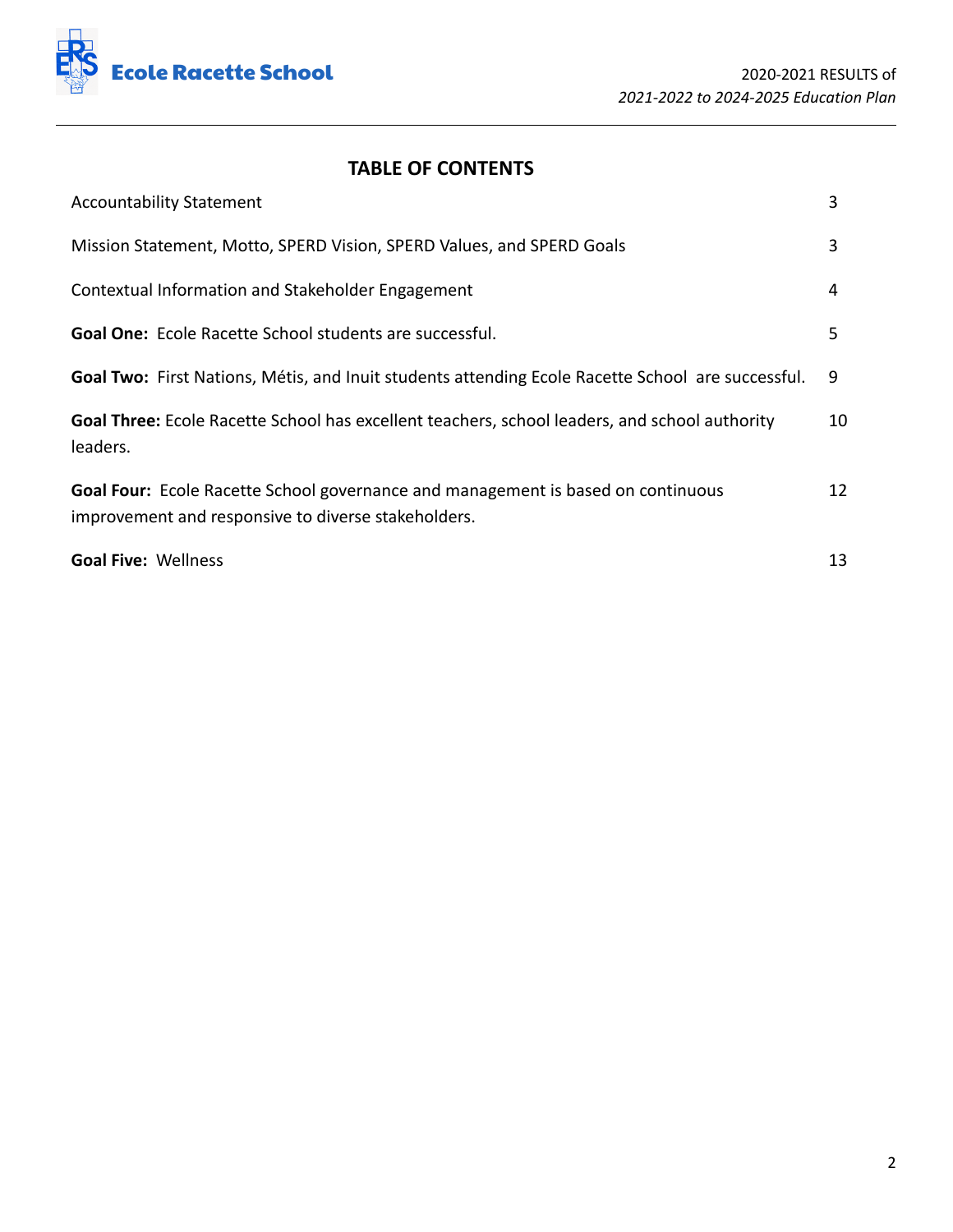



# **ACCOUNTABILITY STATEMENT:**

Ecole Racette School strives to facilitate student growth and success. Whether that growth and success is academic, social, emotional, or spiritual, it is all individual. The staff at Ecole Racette School are committed to personalizing instruction and implementing strategies that best meet the needs of each individual student.

## **MISSION STATEMENT:**

Guided by our Catholic Community, Ecole Racette Junior High School fosters the attitudes, skills, and values that develop the potential of each individual.

# **MOTTO:**

Excellence by Choice, Not by Chance

# **SPERD VISION:**

Our students are ethical citizens, critical thinkers, and leaders of tomorrow.

## **SPERD VALUES:**

- We value students first.
- We value life-long learning.
- We value high-quality teaching and service from all those who care for and support our students.
- We value safe, welcoming, and caring environments. When a student is in the greatest need we will provide the greatest support.
- We respect the rights and beliefs of others to make decisions about their own lives while treating everyone with the highest degree of dignity and fairness.
- We value genuine relationships with students, families, staff, and communities.
- We value the uniqueness of all and respect cultural, linguistic, spiritual, and religious diversity.
- We value collaboration, open communication, and transparency.
- We value integrity and we are accountable.

## **SPERD GOALS:**

- 1. Improving student achievement
- 2. Building quality relationships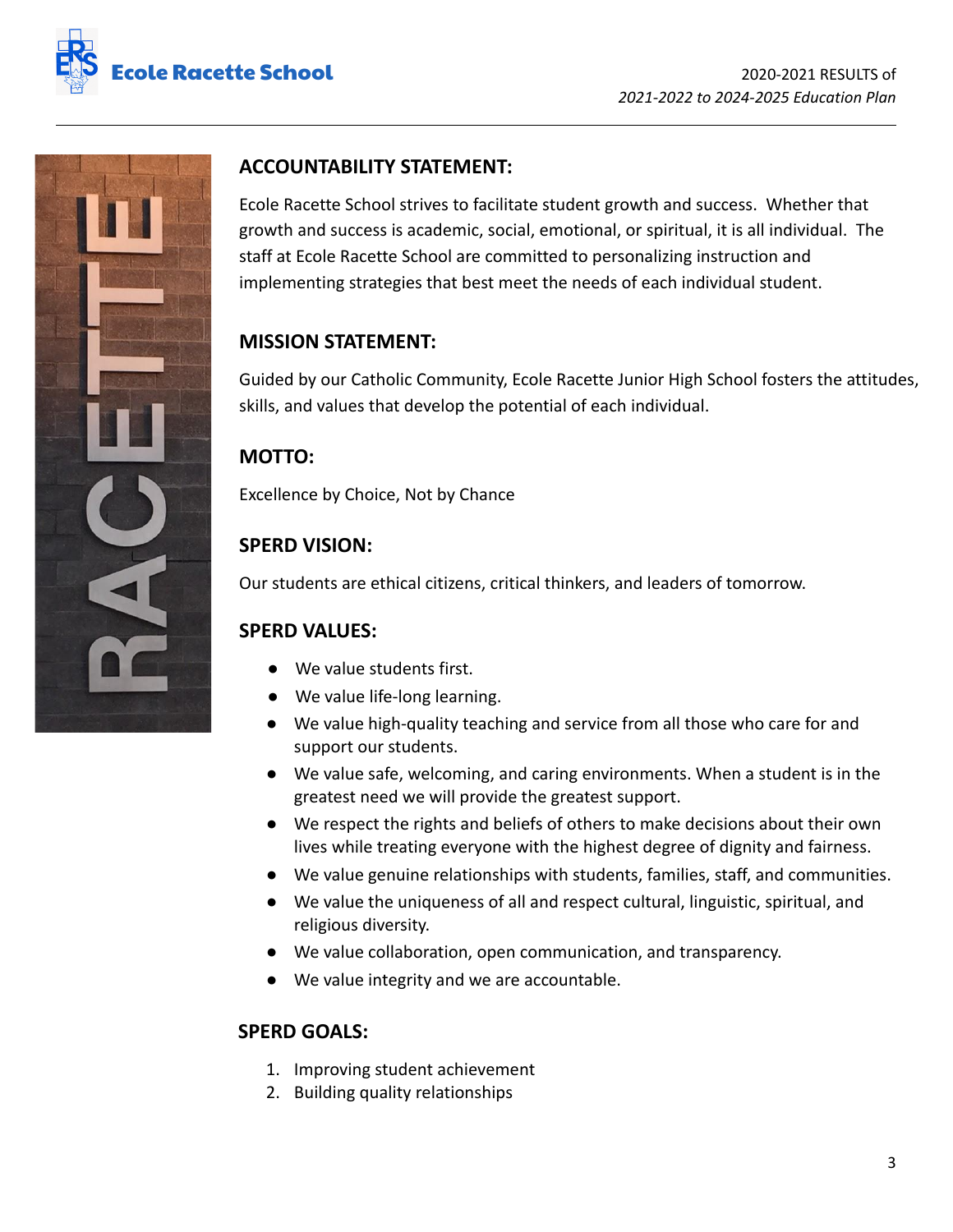



## **CONTEXTUAL INFORMATION and STAKEHOLDER ENGAGEMENT:**

Ecole Racette School is located in St. Paul, AB. It is a Catholic school serving approximately 250 students in grades 6 to 9. In addition to basic programming in English, the school offers French Immersion, French as a Second Language, and Cree Culture & Language programs. The school also has well-developed art, music, and CTS courses and a number of extra-curricular opportunities.

Effective communication and stakeholder engagement is a priority. Ecole Racette School's School Council was recently re-established in November 2020 and held monthly meetings for the remainder of the school year. These meetings will continue into the upcoming school years.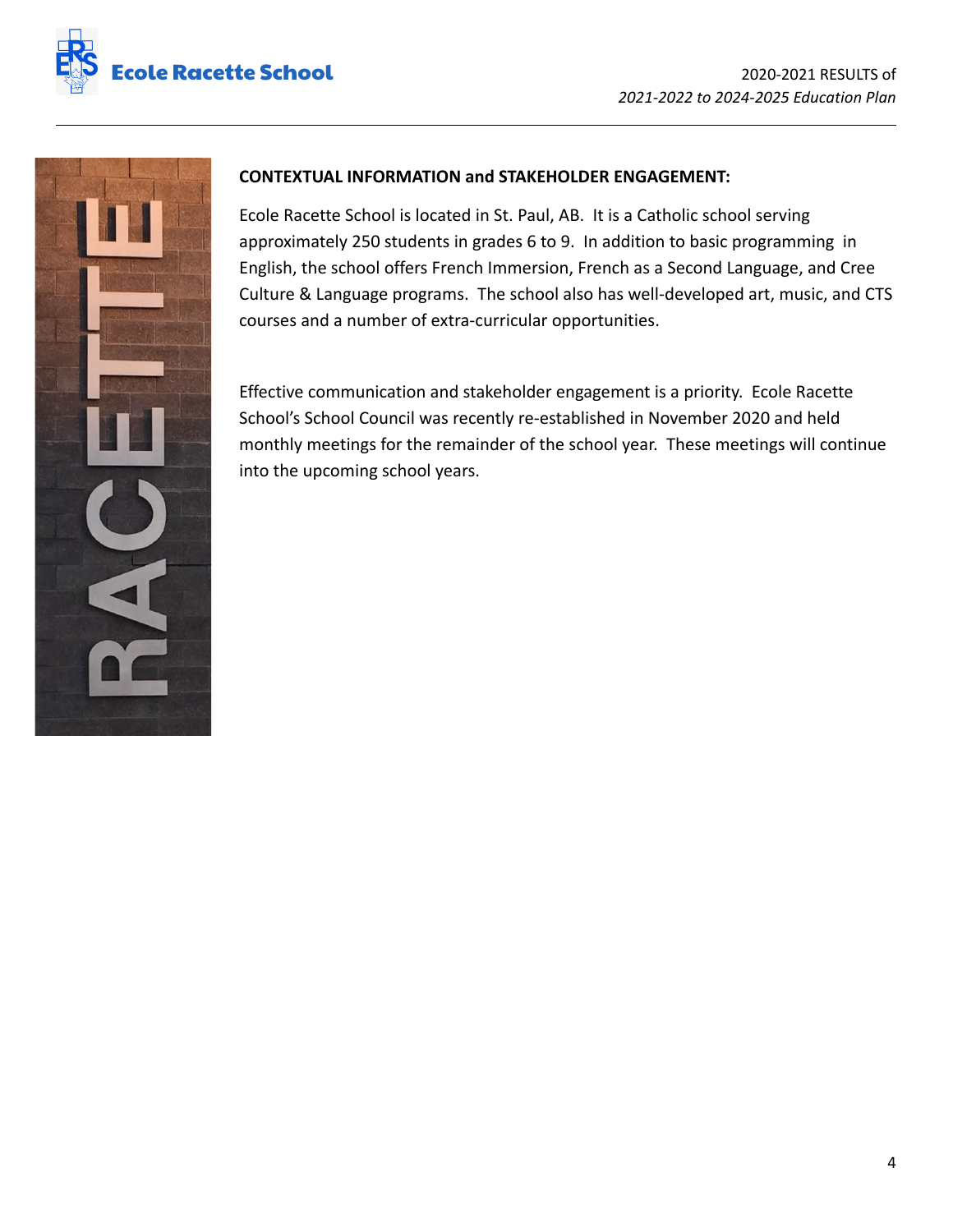

# **Goal One: Ecole Racette School students are successful**

**Outcome: The growth and success of every student is supported from early learning to high school completion.**

#### **Required Provincial Measure: PATs and Diplomas (acceptable and standard of excellence)**

No results to report for 2020-2021 as the students did not write these exams due to the pandemic. Even though this is the second year with no achievement exam data, students did write teacher final exams in June 2021.

#### **Required Provincial Measure: Student Learning Engagement**

|         | <b>Ecole Racette School</b> | <b>St. Paul Education</b> | <b>Province</b> |
|---------|-----------------------------|---------------------------|-----------------|
| Overall | 91.0                        | 81.8                      | 85.6            |
| Parent  | 90.9                        | 82.1                      | 89.0            |
| Student | 82.1                        | 70.5                      | 71.8            |
| Teacher | 100                         | 92.8                      | 96              |

Percentage of teachers, parents, and students who agree that students are engaged in their learning at school.

- We note that our overall score is 9.2% higher than the division and 5.4% higher than the province.
- Conditions of the pandemic presented significant challenges for student learning engagement in 2020-2021 with students enrolled in at-home learning and students periodically shifting to learning at home due to government mandates and bus closures.
- Teachers worked hard to engage students.
- There were many gains noted with the use of technology to enhance learning and keep students connected. This will continue as the pandemic lessens or disappears.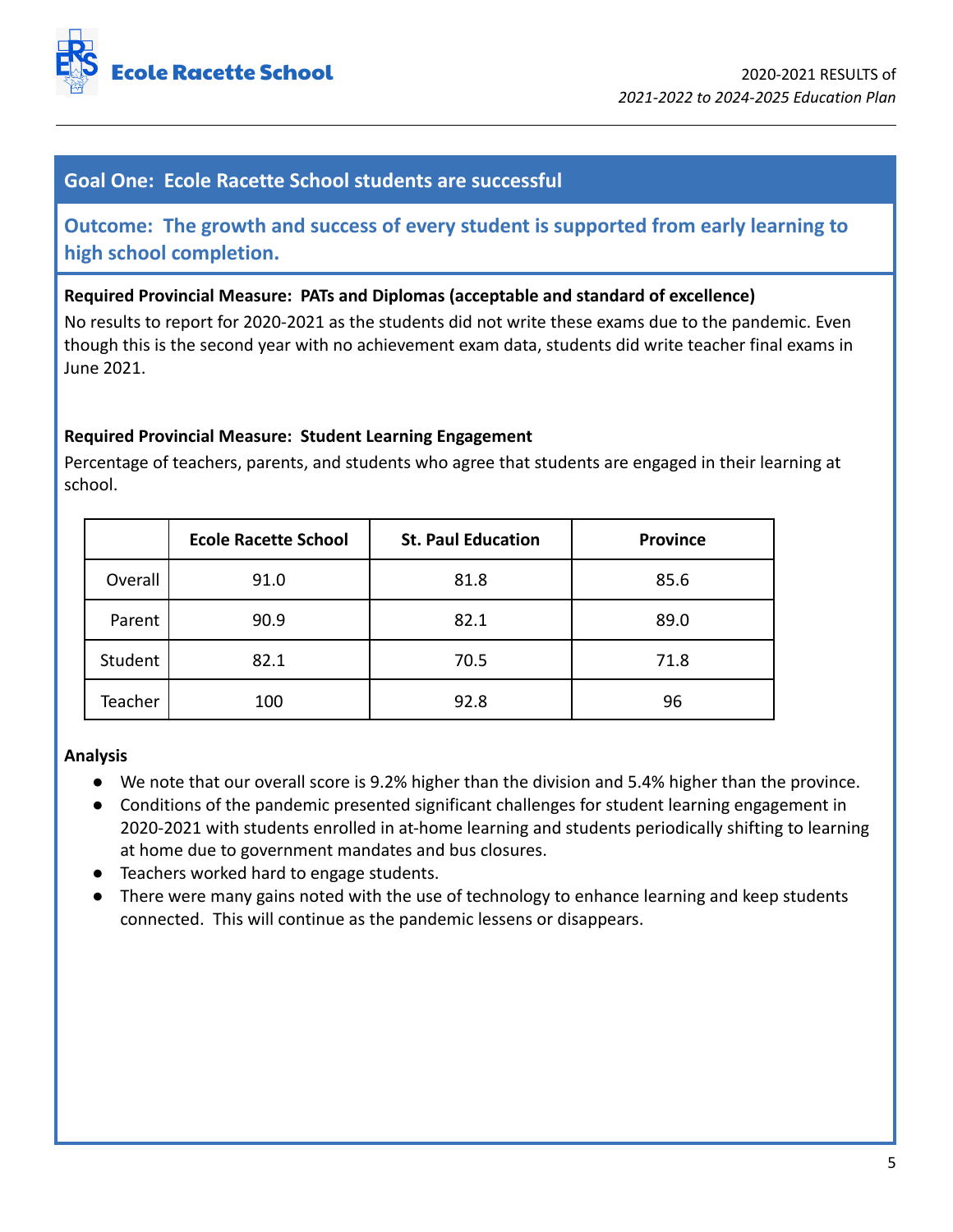

## **Required Provincial Measure: Access to Supports and Services**

The percentage of teachers, parents and students who agree that students have access to the appropriate supports and services at school.

|         | <b>Ecole Racette School</b> | <b>St. Paul Education</b> | <b>Province</b> |
|---------|-----------------------------|---------------------------|-----------------|
| Overall | 81.9                        | 80.9                      | 82.6            |
| Parent  | 63.6                        | 71.8                      | 78.9            |
| Student | 83.4                        | 78.9                      | 80.2            |
| Teacher | 98.5                        | 92.0                      | 88.7            |

#### **Analysis**

● We note that our overall score is within 2% of the district and provincial scores.

#### **Supplemental Provincial Measure: Satisfaction with Program Access**

Percentage of teacher, parent, and student satisfaction with the accessibility, effectiveness, and efficiency of programs and services for students in their community.

|         | <b>Ecole Racette School</b> |      |                    | <b>Province</b> |
|---------|-----------------------------|------|--------------------|-----------------|
|         | <b>Rolling Ave</b>          | 2021 | <b>Rolling Ave</b> | 2021            |
| Overall | 75.3                        |      | 74.1               |                 |
| Parent  | 52.9                        | 53.7 | 64.7               | 65.7            |
| Student | 87.9                        | 74.5 | 78.9               | 71.9            |
| Teacher | 85.0                        | 96.3 | 78.7               | 77.8            |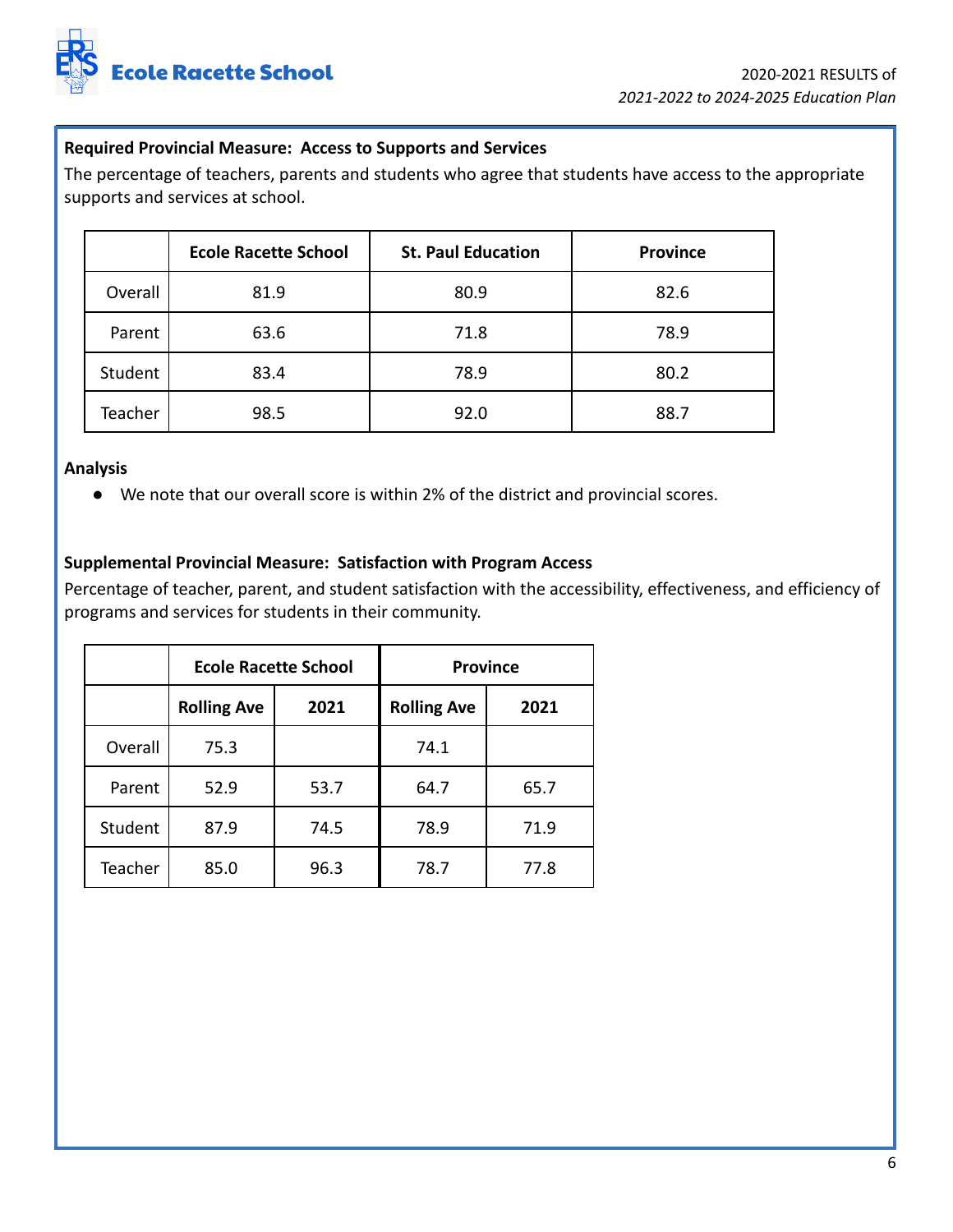



## **Analysis**

The results of the *Access to Supports and Services* and *Satisfaction with Program Access* reinforces ongoing commitment in the following areas:

- Division-hired school-linked team consisting of an occupational therapist and a speech language pathologist.
- Contracted therapists to support early intervention.
- Coordinator of Student Supports to support student learning and personal growth.
- Family School Liaison Worker to support mental and emotional health.
- Together We Are Better manager to facilitate student understanding of and strategies for mental health.
- Access to professionals for psychoeducational assessments.

Ecole Racette School has noted the importance of communicating the availability of the above services to stakeholders, especially parents and guardians.

## **Required Provincial Measure: 3 and 5 year High School Completion results**

Percentages of students who completed high school within three and five years of entering Grade 10.

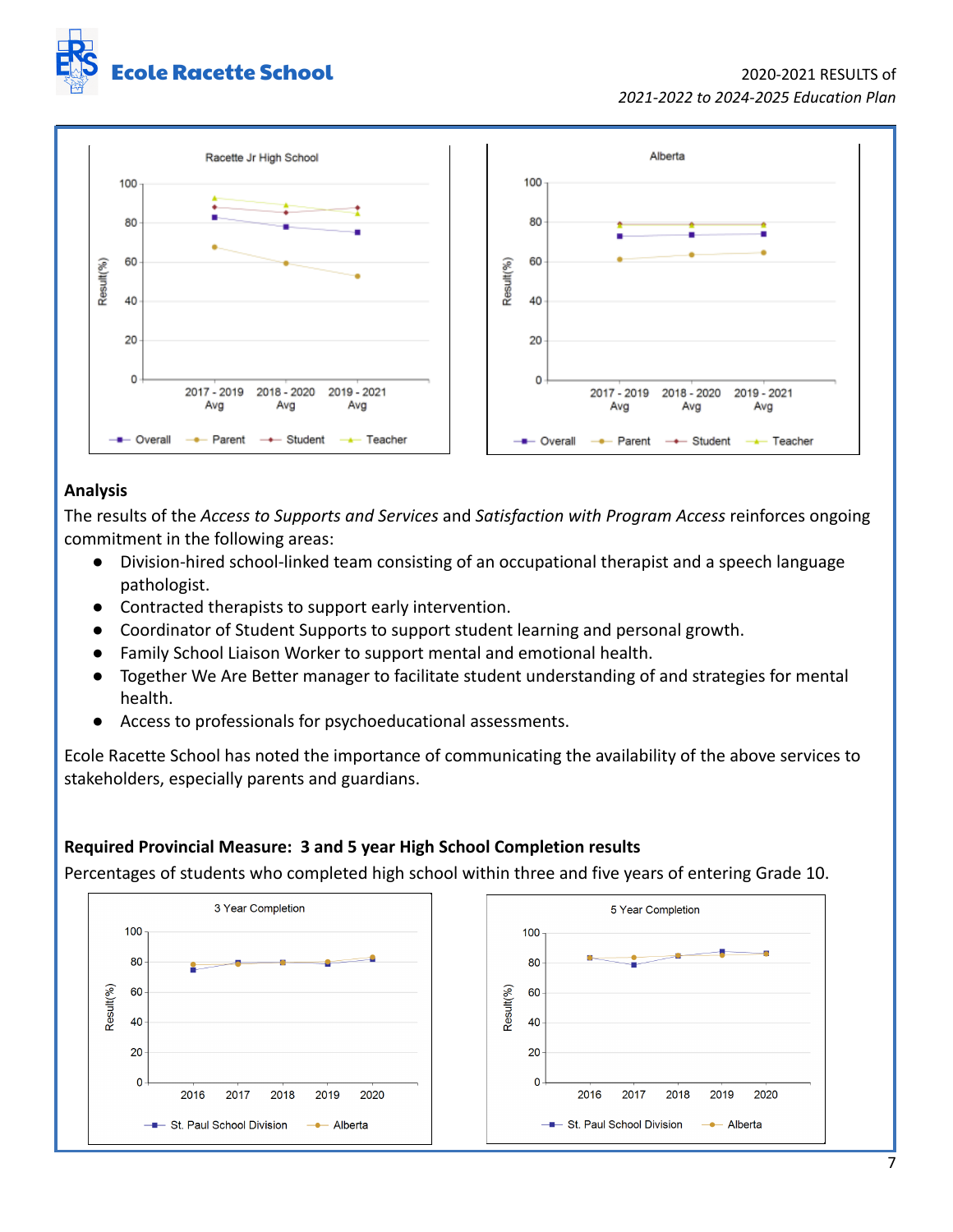

## **Analysis**

The Division overall score for the 3-year high school completion rate improved from 78.9% in 2020 to 81.9% in 2021, and received an overall measure evaluation of Acceptable from Alberta Education. The Division overall score for the 5-year high school completion rate moved from 87.8% in 2020 to 86.6% in 2021, which is considered Acceptable.

These results support the continuation of the career counselling program and MyBlueprint program in our school.

## **Local Measure: Growth in Reading**

This is a new local measure. For this year, the Division will use the STAR reading score for the fall and spring baselines. Using these scores, growth in reading will be reported in the 2021-22 Annual Report. Moving forward, the Division Literacy Committee will be establishing Division-wide data profiles.

## **Local Measure: Feedback-loop surveys**

The Division completed a feedback-loop survey on math and language assessments being used in Division schools for students in Grades K-3. The results will be considered by the Division Literacy and Numeracy committees when their work gets underway.

The Division also completed a feedback-loop survey on the use of AR in all Division schools. Ecole Racette School administers the STAR assessment 4 times per year for all students. The results are shared with parents and guardians through reports attached to report cards and/or in PT Interviews. Based on the results of the AR Feedback-loop survey, the AR license was renewed for another two-year term.

## **Local Measure: Division Satisfaction Survey**

The Division Satisfaction Survey is to be completed once per term.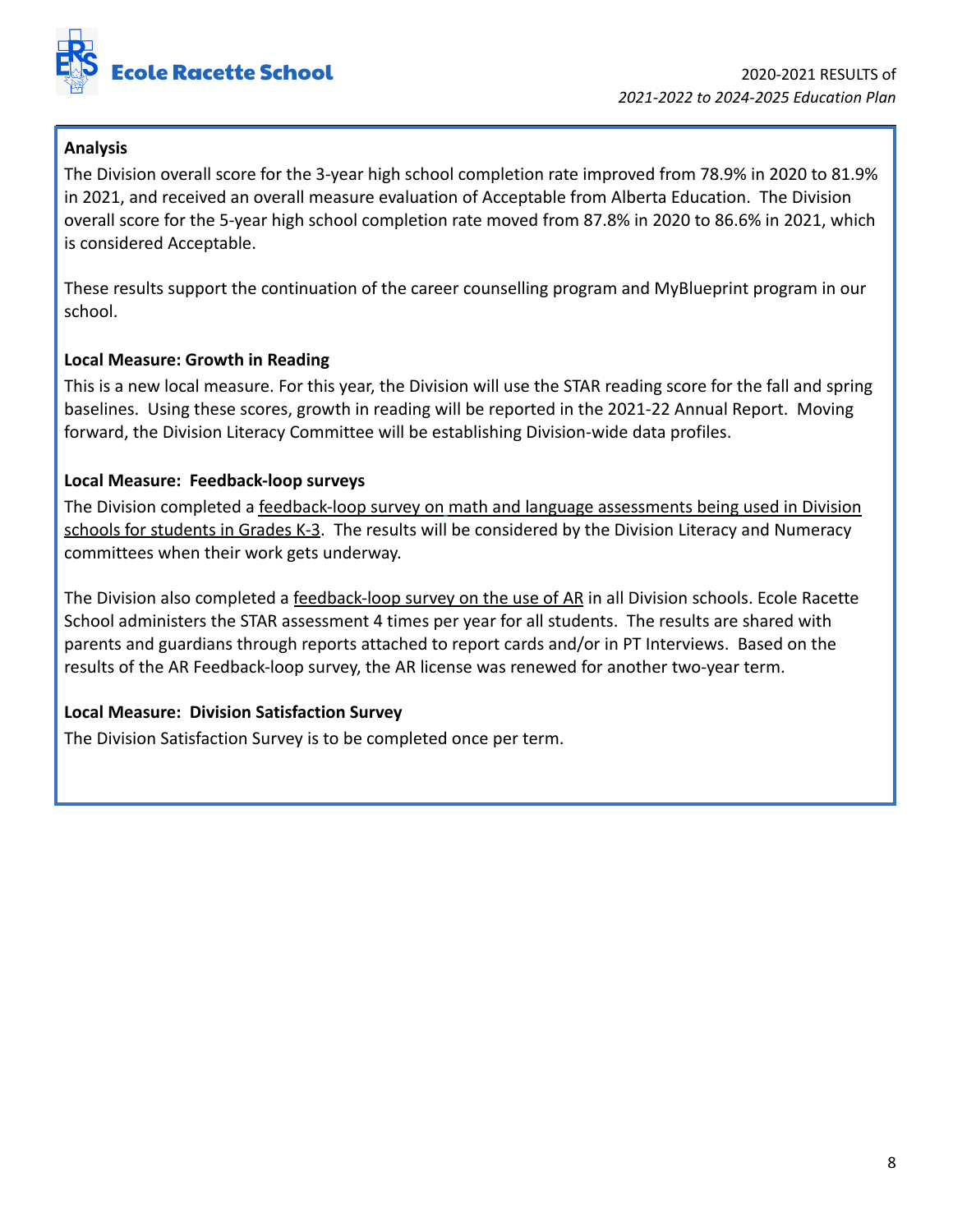

## **Goal Two: FNMI students attending Ecole Racette School are successful**

## **Outcome: The systemic gap between FNMI results and school-wide results is narrowed.**

#### **Local Measure: Feedback-loop survey**

This is a new local measure. A Division-wide survey asking self-identified First Nations, Metis and Inuit students about their plans after completing high school will be conducted in the spring of 2022.

The Innovation in First Nation Education grant ended in June 2021. This was a very successful grant that supported a lot of good work between the Division and neighbouring First Nations. The Division has developed a plan to continue the work that was started with this grant. The first phase of the plan involved hiring a Cultural Advisor. The second phase involved hiring Community-School Liaison Workers who will be working with students and families from Whitefish Lake First Nation, Frog Lake First Nation and Saddle Lake First Nation. The third phase, now underway, involves the establishment of an Elders Advisory Council with representation from Frog Lake, Kehewin, Saddle Lake, and Whitefish Lake First Nations.

Ecole Racette School is working to narrow the systemic gap between FNMI results and school results by using the following strategies:

- A student support period before lunch for students to use to complete homework, redo assessments, and get extra assistance with course work from their teachers.
- A noon tutorial room during lunch hour for any student requiring extra academic support.
- Monthly, staff review students and their learning needs. Communication between teachers, administration, and families is enhanced as needed. Extra support is also provided as needed.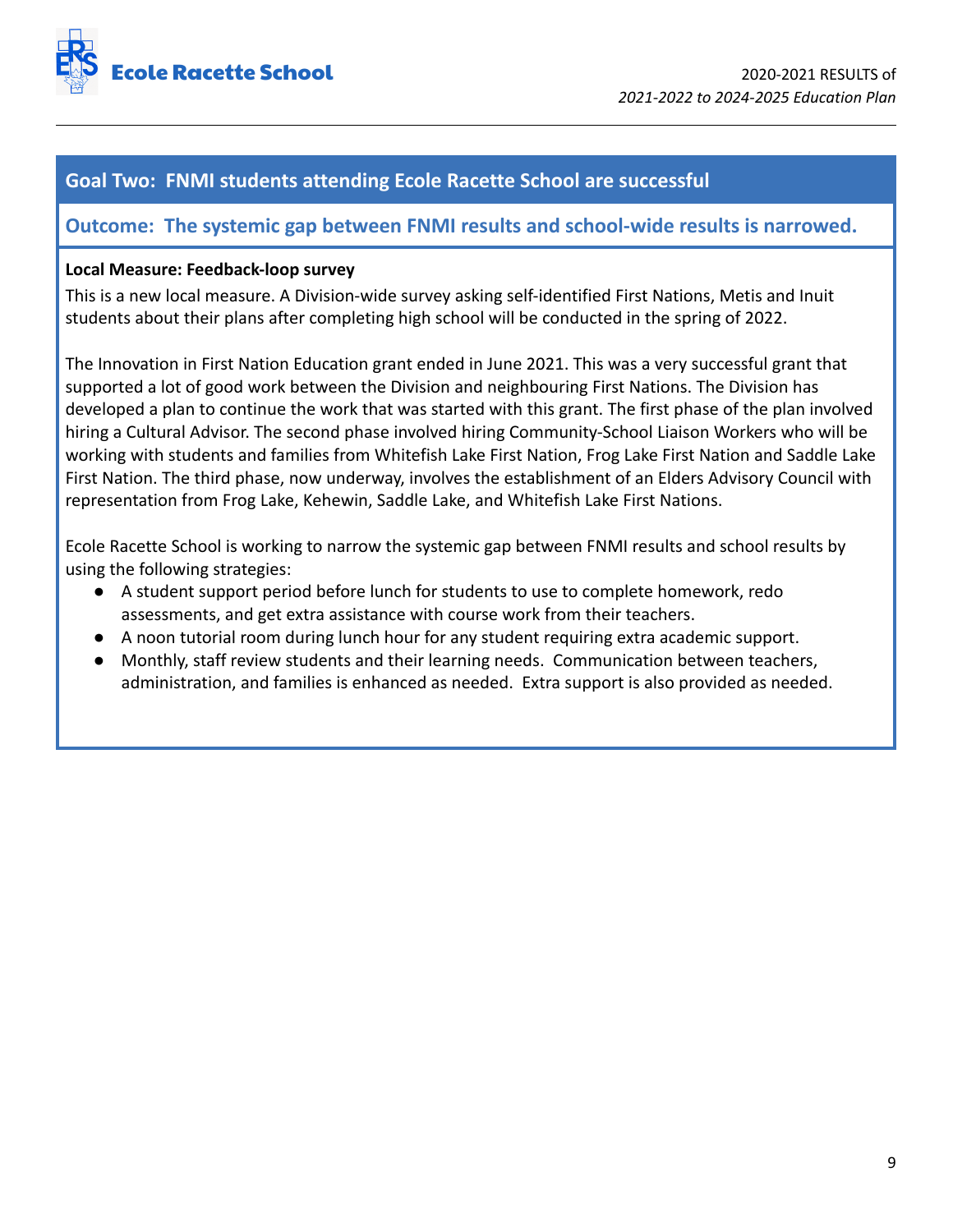

**Goal Three: Ecole Racette School has excellent teachers, school leaders, and school authority leaders**

**Outcome: Ecole Racette School provides welcoming, high-quality working and learning environments.**

## **Required Provincial Measure: Education Quality**

Percentage of teachers, parents, and students satisfied with the overall quality of basic education.

|         | <b>Ecole Racette School</b> | <b>St. Paul Education</b> | <b>Province</b> |
|---------|-----------------------------|---------------------------|-----------------|
| Overall | 88.0                        | 85.9                      | 89.6            |
| Parent  | 78.5                        |                           | 86.7            |
| Student | 86.7                        |                           | 86.3            |
| Teacher | 98.8                        |                           | 95.7            |



- Ecole Racette School's overall score for quality of education is 2.1% higher than the division score and 1.6% lower than the provincial score.
- The questions for this measure relate to whether learning is challenging or interesting, whether learning expectations are clear, and if students are learning what they need to know. Barriers and challenges related to the pandemic may have affected the 2020-2021 score.
- Of note, the division's New Teacher Mentorship Program, aligned with health precautions, is moving forward under the direction of a new division leadership team. School administration will be participating in leadership sessions as part of regular school leadership meetings.
- School administration along with division administration, are responsible for teacher growth,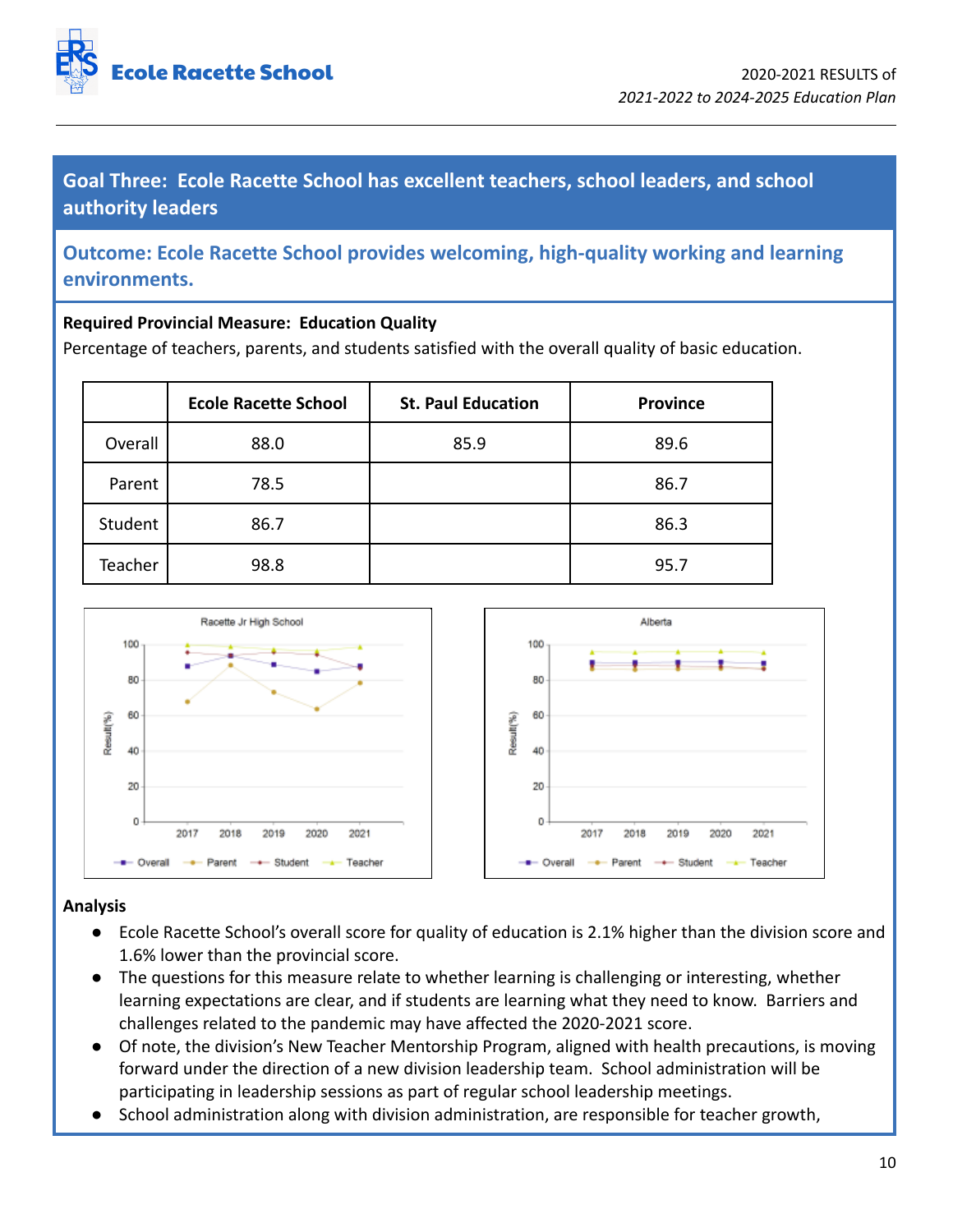

supervision, and evaluation as outlined in [Administrative](https://drive.google.com/file/d/1cQU4kjoRfpuZNNK8WWyWbTd_CmLxxrGb/view) Procedure 421 - Teacher Growth, Supervision and [Evaluation.](https://drive.google.com/file/d/1cQU4kjoRfpuZNNK8WWyWbTd_CmLxxrGb/view)

## **Local Measure: Feedback-loop Survey**

Ecole Racette School surveyed parents in the spring of 2021 regarding best practices around school communication.

## **Local Measure: Division Satisfaction Survey**

The Division Satisfaction Survey is to be completed once per school year.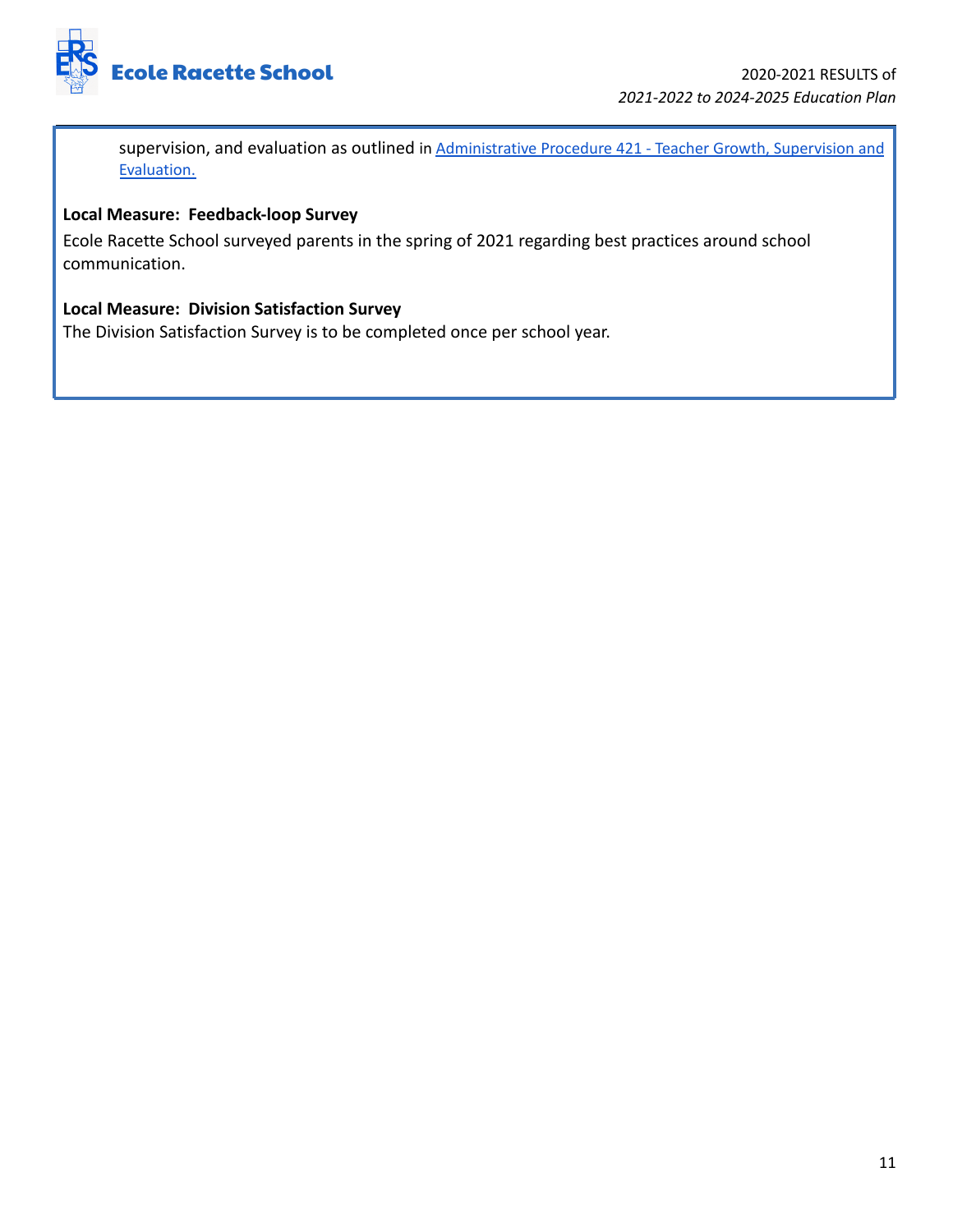

**Goal Four: Ecole Racette School's governance and management is based on continual improvement and is responsive to diverse stakeholders**

**Outcome: Ecole Racette School uses evidence-informed practices, stakeholder engagement, and partnerships to support continual improvement.**

## **Required Provincial Measure: Parent Involvement**

Percentage of teachers and parents satisfied with parental involvement in decisions about their child's education.

|         | <b>Ecole Racette School</b> | <b>St. Paul Education</b> | <b>Province</b> |
|---------|-----------------------------|---------------------------|-----------------|
| Overall | 72.8                        | 71.8                      | 79.5            |
| Parent  | 50.0                        |                           | 72.2            |
| Teacher | 95.7                        |                           | 86.8            |



- Ecole Racette School's overall score is 1% higher than the division score and 6.7% lower than the provincial score.
- Parent results are based on eleven responses from grade seven parents. Total responses available could have been approximately 60 in number.
- Questions for this measure relate to whether parents and guardians feel they were involved in decisions related to their child's education or school. Barriers and challenges related to the pandemic may have affected this score in 2020-2021.
- To help increase parent involvement and awareness of school decisions and initiatives, a parent survey regarding school communication was completed in June 2021. Parents and guardians indicated that using email was the best way to communicate any information regarding their child's education and school.
- A formal School Council was re-established in November 2020. Parents and guardians were invited to attend a School Council workshop held in April 2021 to learn more about how to become involved in decisions about their child's education.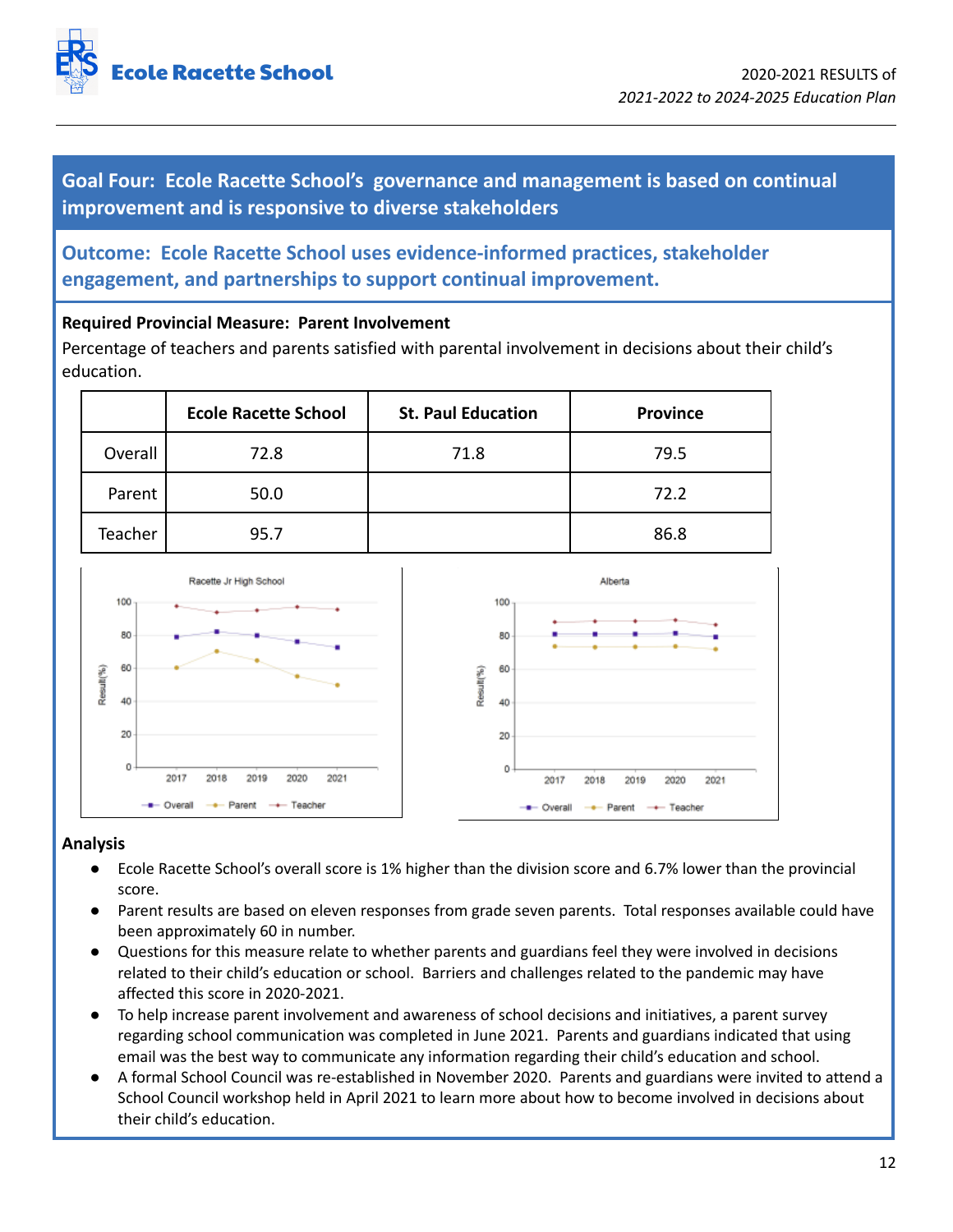

# **Goal Five: Wellness**

**Outcome: Ecole Racette School creates a culture that supports wellness for students and staff.**

## **Required Provincial Measure: Citizenship**

Percentage of teachers, parents and students who are satisfied that students model the characteristics of active citizenship.

|         | <b>Ecole Racette School</b> | <b>St. Paul Education</b> | <b>Province</b> |
|---------|-----------------------------|---------------------------|-----------------|
| Overall | 84.0                        | 77.3                      | 83.2            |
| Parent  | 67.9                        |                           | 81.4            |
| Student | 85.4                        |                           | 74.1            |
| Teacher | 98.5                        |                           | 94.1            |



- Ecole Racette School's overall score for citizenship is 6.7% higher than the division score and 0.8% higher than the provincial score.
- Even though opportunities to promote community citizenship with students during the pandemic were fewer in number, staff continued to find ways for students to model characteristics of active citizenship within their school and local community. Random acts of kindness and recognition in the Good Conscience Box gave student the chance to build citizenship.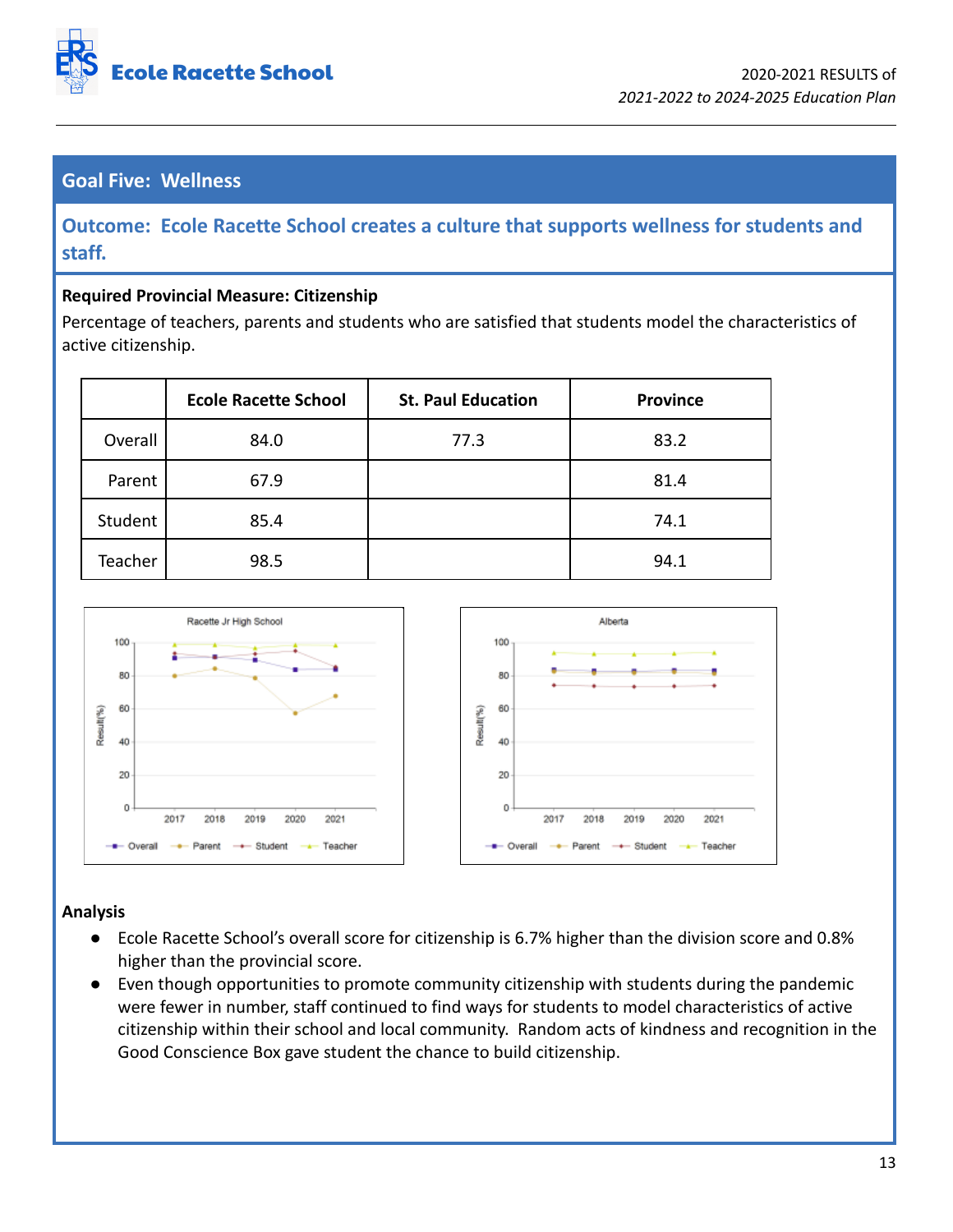

## **Required Provincial Measure: Welcoming, Caring, Respectful, and Safe Learning Environments (WRCSLE)**

Percentage of teachers, parents and students who agree that their learning environments are welcoming, caring, respectful, and safe.

|         | <b>Ecole Racette School</b> | <b>St. Paul Education</b> | <b>Province</b> |
|---------|-----------------------------|---------------------------|-----------------|
| Overall | 87.1                        | 84.0                      | 87.8            |
| Parent  | 77.4                        | 80.6                      | 88.2            |
| Student | 84.0                        | 76.3                      | 79.8            |
| Teacher | 100                         | 95.0                      | 95.3            |

#### **Analysis**

● Ecole Racette School's overall score is 3.1% higher than the division score and 0.7% lower than the provincial score. This is a new measure for 2021-2022.

## **Supplemental Provincial Measure: Safe and Caring**

Percentage of teacher, parent and student agreement that students are safe at school, are learning the importance of caring for others, are learning respect for others and are treated fairly in school.

|         | <b>Ecole Racette School</b> | <b>St. Paul Education</b> | <b>Province</b> |
|---------|-----------------------------|---------------------------|-----------------|
| Overall | 88.2                        | 86.1                      | 90.0            |
| Parent  | 81.1                        |                           | 90.5            |
| Student | 83.5                        |                           | 84.0            |
| Teacher | 100                         |                           | 95.4            |